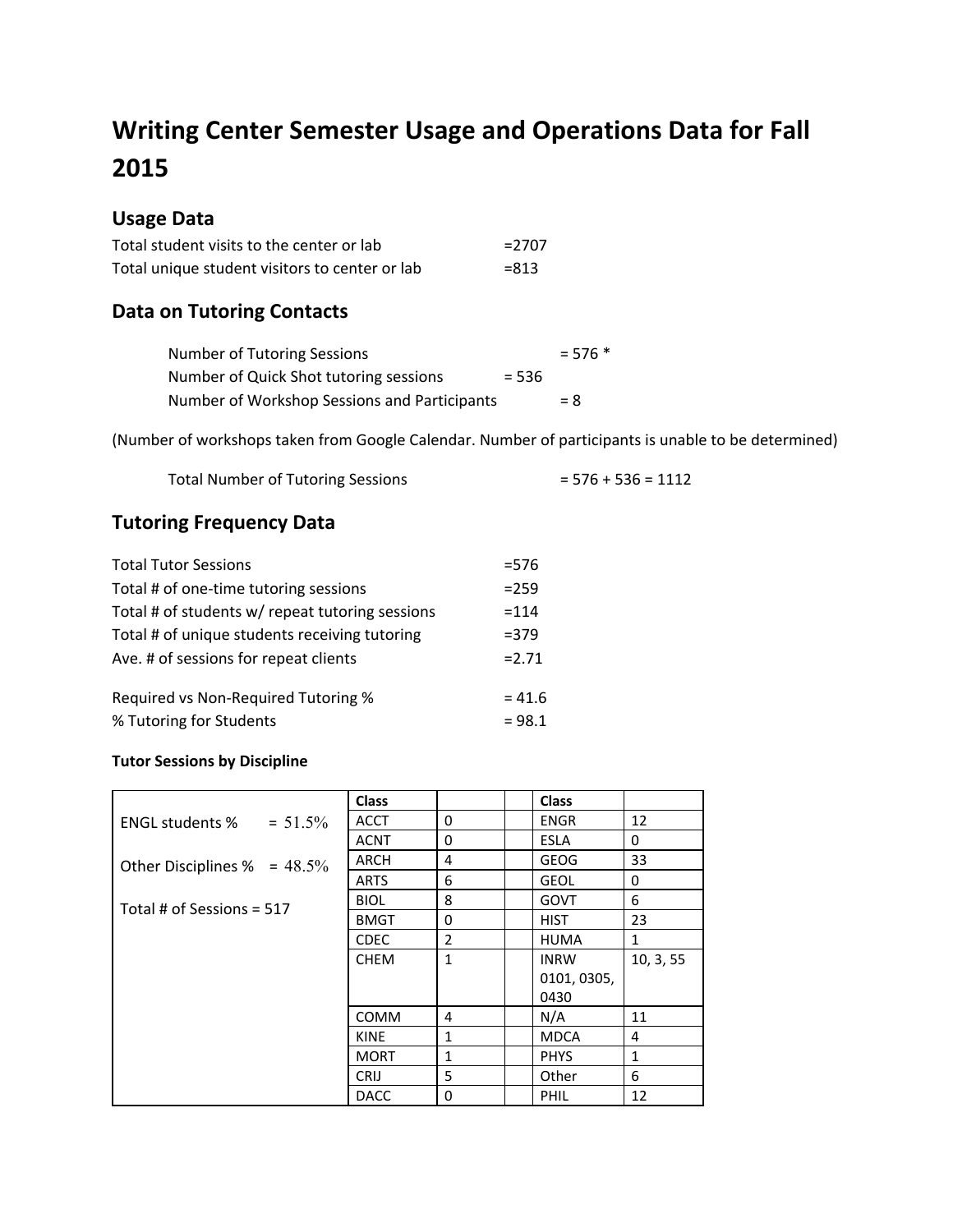| <b>DANC</b> | 1   | <b>PSYC</b> | 7  |
|-------------|-----|-------------|----|
| <b>DFTG</b> | 0   | <b>RNSG</b> | 0  |
| <b>DNTA</b> | 0   | Scholarship | 1  |
| <b>DRAM</b> | 0   | <b>SDEV</b> | 2  |
| <b>ECON</b> | 0   | <b>SLNG</b> | 1  |
| <b>EDUC</b> | 5   | <b>SPCH</b> | 13 |
| <b>ENGA</b> | 28  | SOCI        | 3  |
| <b>ENGL</b> | 305 | <b>TECA</b> | 2  |
| Other or    | 11  |             |    |
| no data     |     |             |    |

### **Orientations**

Number of Student Orientations = 45 Estimated Number of Students Oriented=

(Number of orientations taken from Google Calendar. Number of participants is unable to be determined.)

### **Required vs Non-Required Tutoring %**

# of non-required tutoring: 336 (58.3%)

# of required tutoring: 240 (41.6%)



 $240$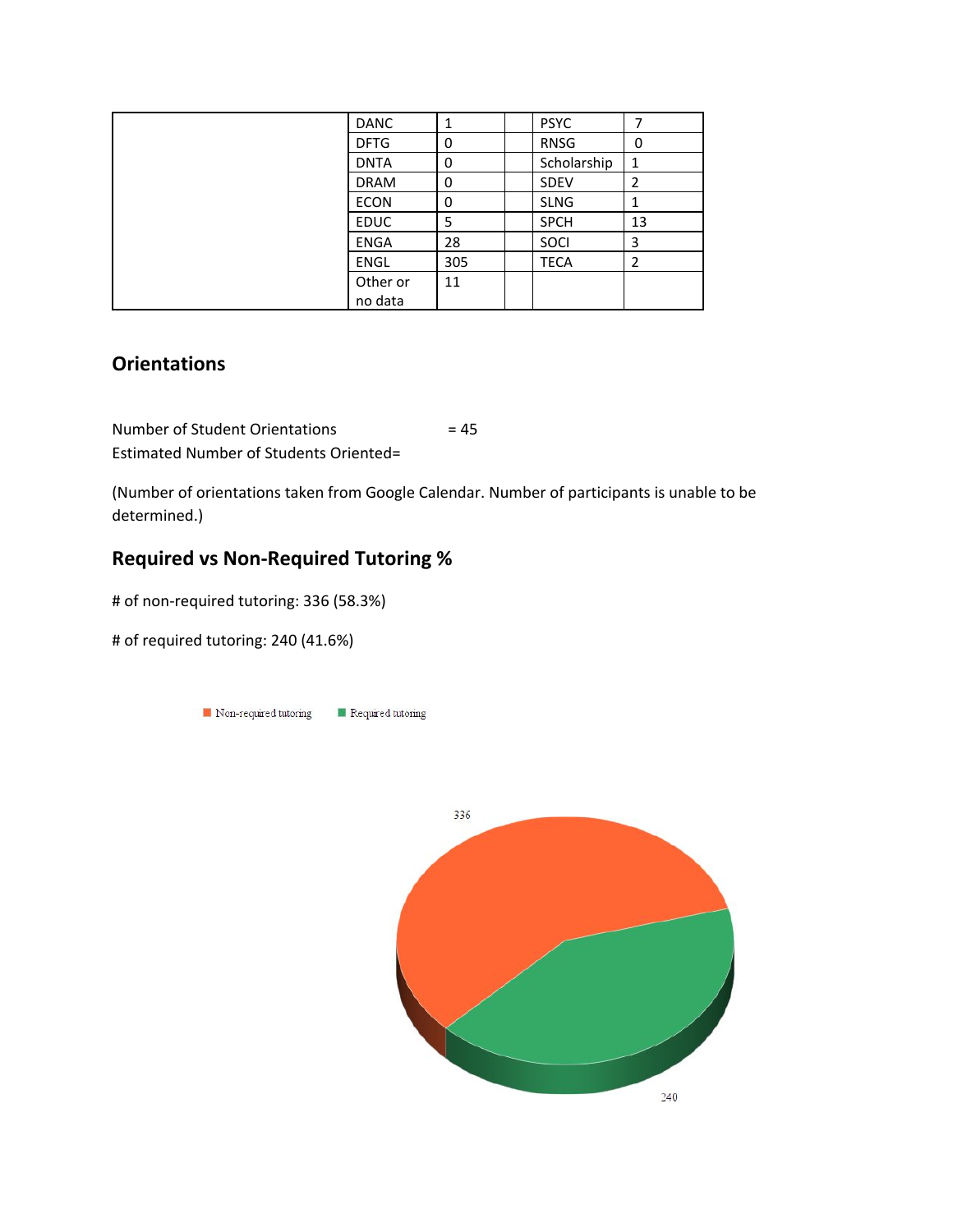#### **Face-to-face vs Online Sessions**

570 out of 576 of our sessions were face to face (98.9%) 2 out of 576 of our sessions were online (0.3%) 4 out of 576 of our sessions are unknown (0.6)

#### **Who do we tutor**

565 of our 576 sessions were with students (98%)

2 of our 576 sessions were with staff (0.3%)

5 out of our 576 sessions were for scholarship applicants (0.8%)

1 out of our 576 sessions was with faculty members (0.1%)

1 out of our 576 sessions was with members of the community (0.1%)

1 out of our 576 sessions was with an unspecified "other" group (0.1%)

#### **Tutor Session Feedback from Students**

- Scale:  $1 = not helpful to 5 = very helpful$
- $0.5% = a$  rating of 1
- $0.8\%$  = a rating of 2
- $1.9% = a$  rating of 3
- $12.8% = a$  rating of 4
- 83.15 = a rating of 5

#### **Sample of feedback from students**

**Tutor was very informative and insistent on me learning what i was doing wrong. This way i do not need to rely on others to edit my papers ;but instead i have that ability.**

**Yessenia, was amazing and very helpful.**

**Frank was very helpful on HELPING me and got me to become a better writer for this essay**

**carlos was very helpful. I understand what prompt is asking now**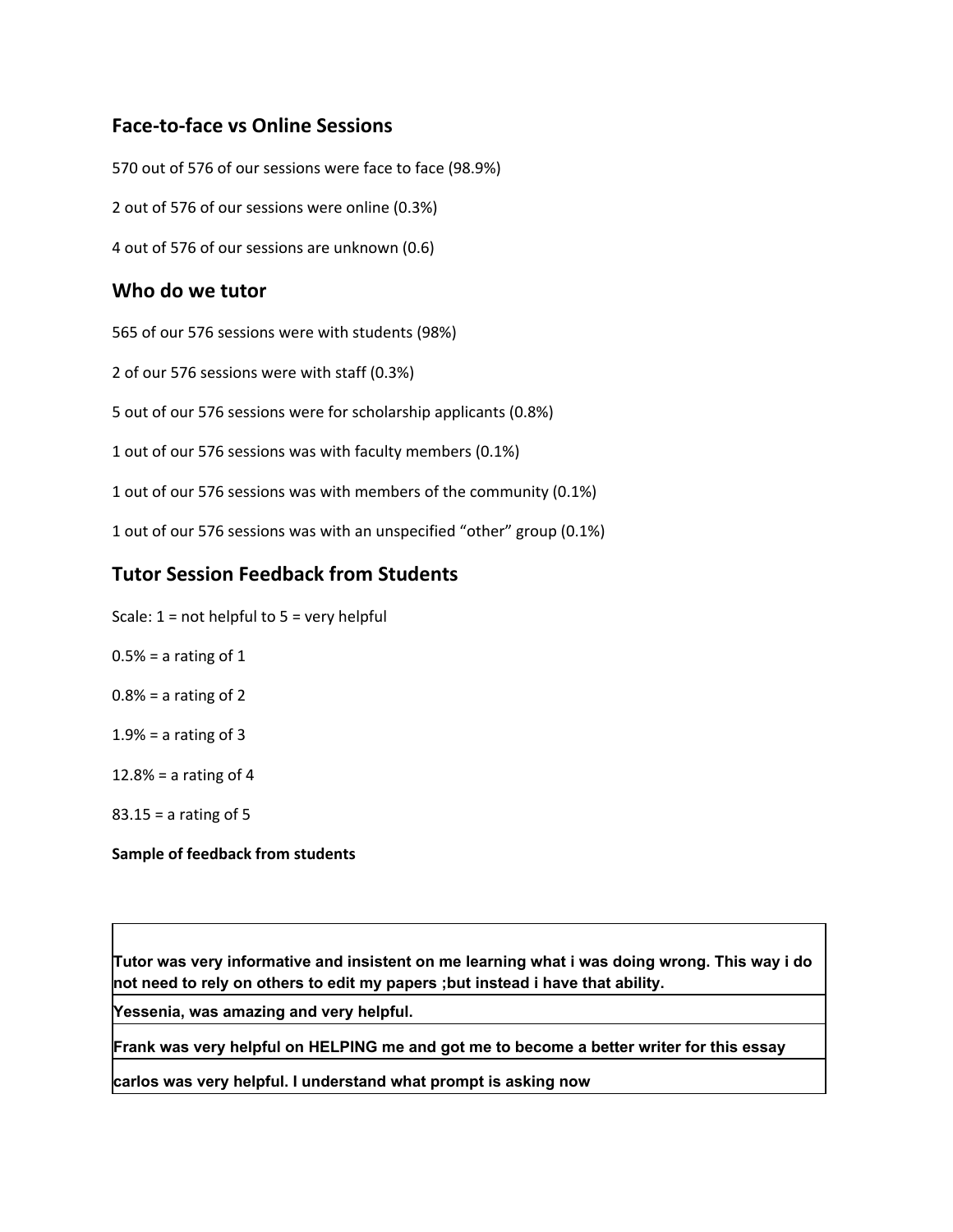**She was very helpful in explaining the material. She went over my essay and made sure I understood what needed to be corrected.**

**Great Tutor , very helpful.**

 $\vert$ i feel really motivated. i did not know that we have this extra help to make our papers. from now **in the future i will use the tutoring whenever i can. thanks.**

#### **Word Cloud of ALL Student Feedback on Tutoring Sessions**



### **Writing Center and INRW Lab Staff Information**

Number of Academic Specialist: 1

Number of tutors: 14

Number of Front Desk Assistants / Tutors in Training: 1

Number of Coordinators: 1

#### **Fall 2015 -- Jane Focht-Hansen, Dr. Lawrence Irvin, Charles Crowley**

| <b>Name</b>         | <b>Status</b>                 | <b>CRLA Level</b> |
|---------------------|-------------------------------|-------------------|
| <b>Miranda Ashe</b> | Tutor                         | Lvl <sub>1</sub>  |
| Yessenia Arroyo     | Assistant / tutor in training | Lvl <sub>1</sub>  |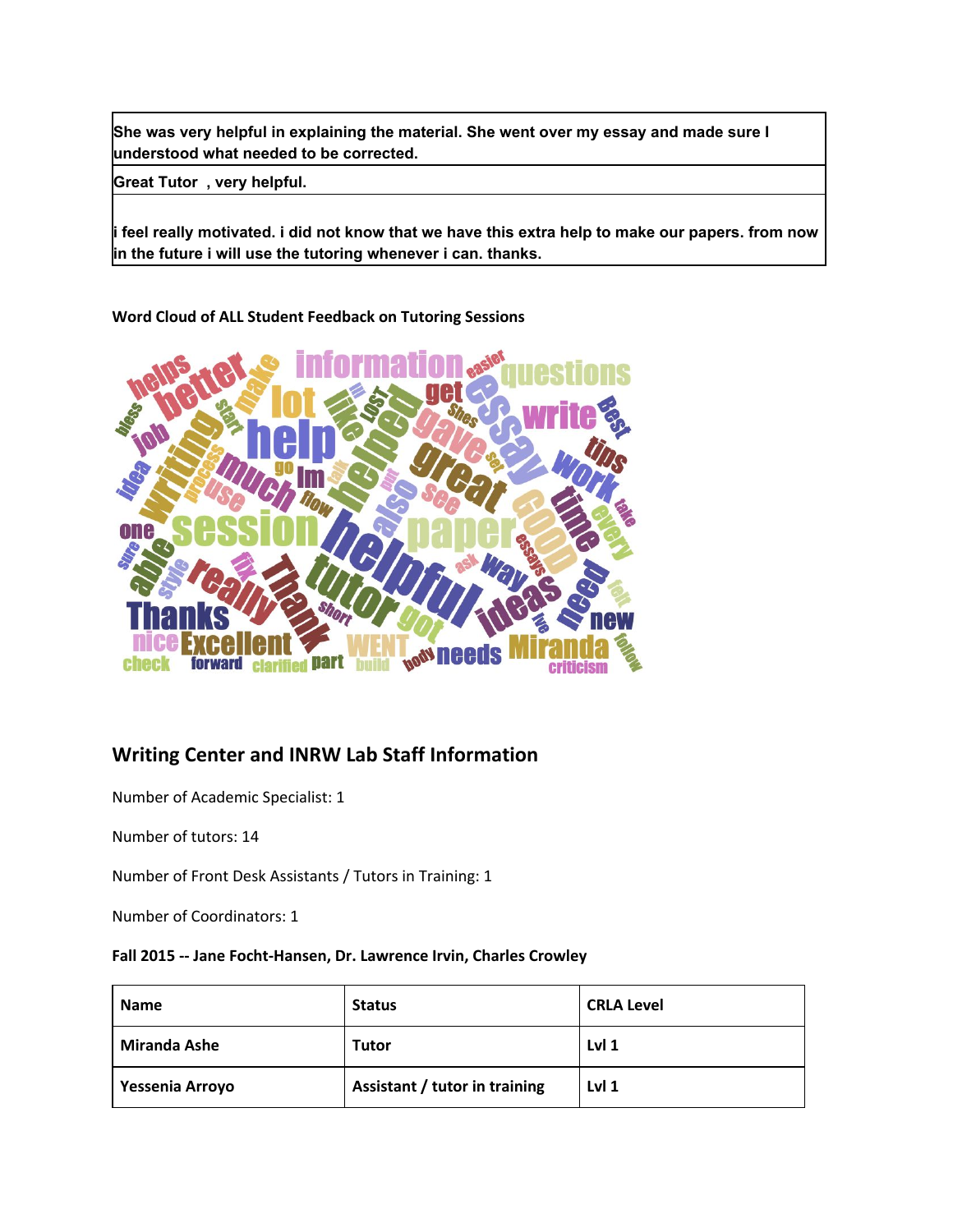| <b>Alexia Blania</b>    | <b>Tutor</b>                | Lvl <sub>1</sub> |
|-------------------------|-----------------------------|------------------|
| <b>Caroline Davis</b>   | <b>Tutor</b>                | Lvl <sub>3</sub> |
| <b>Melina Dina</b>      | <b>Tutor</b>                | Lvl <sub>2</sub> |
| <b>Michelle Garza</b>   | Coordinator                 | Lvl 3            |
| Mikaela Giuardo         | <b>Tutor</b>                | Lvl <sub>1</sub> |
| Samantha Lerma          | <b>Tutor</b>                | Lvl <sub>2</sub> |
| <b>Maggie Lira</b>      | <b>Tutor</b>                | Lvl 1            |
| <b>Carlos Lopez</b>     | <b>Tutor</b>                | Con't lvl 3      |
| Joanna Melindez         | <b>Tutor</b>                | Lvl <sub>2</sub> |
| <b>Gerry Robledo</b>    | Academic program specialist | Lvl <sub>3</sub> |
| <b>Raquel Rodriguez</b> | <b>Tutor</b>                | Lvl <sub>1</sub> |
| Deidra Sequeira         | <b>Tutor</b>                | Lvl <sub>2</sub> |
| <b>Cody Smith</b>       | <b>Tutor</b>                | Lvl 2            |
| <b>Eric Trevino</b>     | <b>Tutor</b>                | Con't lvl 3      |
| <b>Juliet Trevino</b>   | <b>Tutor</b>                | Lvl <sub>1</sub> |

## **CRLA Tutor Training Information**

| <b>Certified Tutors Level 1 Trained</b> | $=5$         |
|-----------------------------------------|--------------|
| <b>Certified Tutors Level 2 Trained</b> | $=2$         |
| Certified Tutors Level 3 Trained        | $=$ $\Omega$ |

| <b>Tutor's Name</b> | Level | Complete/<br>Incomplete | <b>Notes</b>                                              |
|---------------------|-------|-------------------------|-----------------------------------------------------------|
| Melina Dina         |       | yes                     | Confirm this with Michelle                                |
| Joanna Melindez     |       | yes                     | Confirm this with Michelle                                |
| Cody Smith          |       | No.                     | Recommended that he repeat level 2. Level 1<br>completed. |